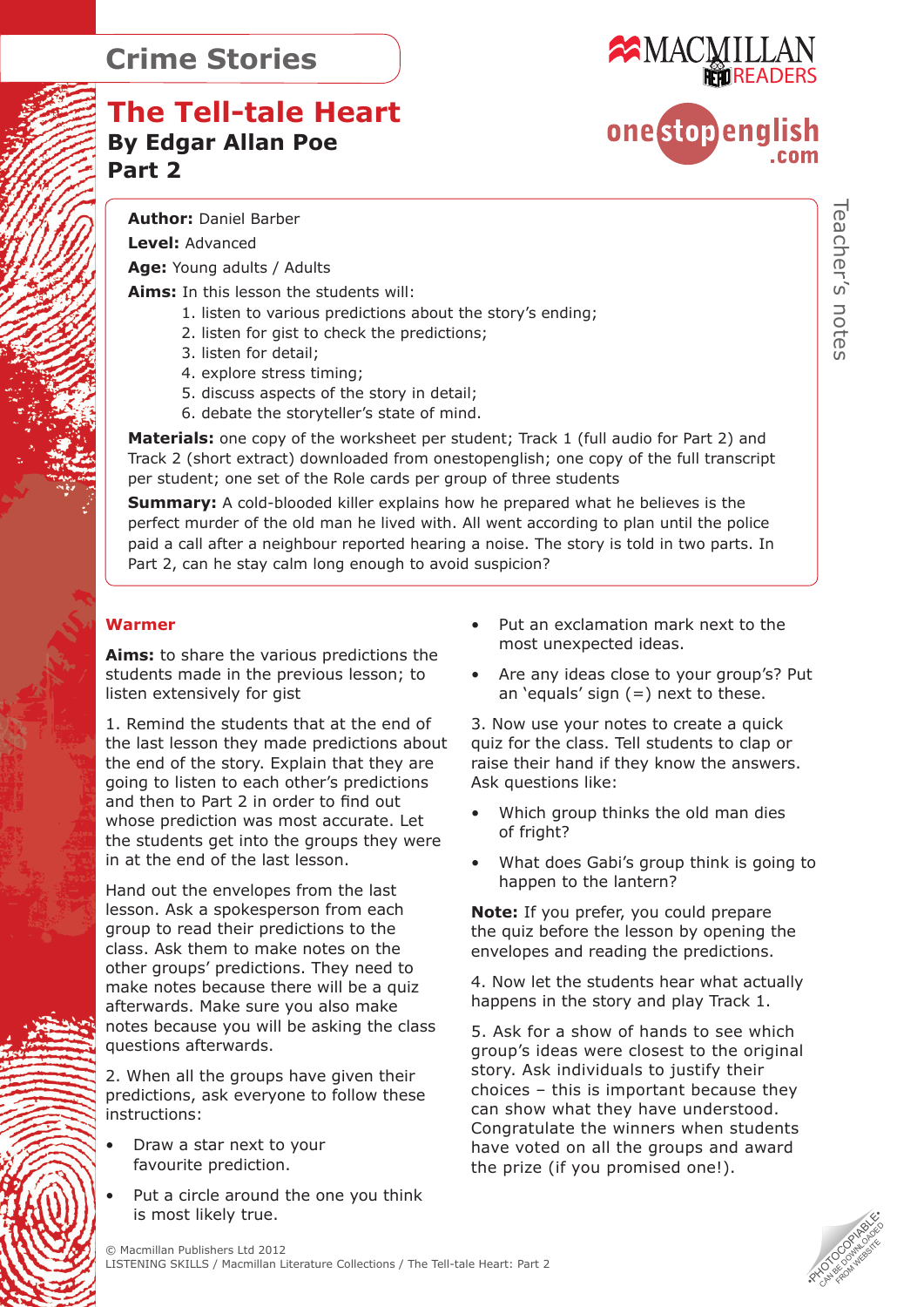## **The Tell-tale Heart By Edgar Allan Poe Part 2**

#### **Activity 1**

**Aim:** to listen for detail

1. Hand out the worksheet. Show the class Activity 1. Explain that they should decide whether each statement is true or false. Give them time to read the statements and let them work with a partner to try to remember any answers they may know from the first listening.

2. Play Track 1 again. After the story has finished, let them confer in their pairs again before handing out the transcripts and giving them time to check their answers. Finally, elicit the answers in whole-class feedback.

*Key: 1. F – He hears a sound similar to a watch.; 2. T; 3. F – He is able to stay motionless.; 4. T; 5. T; 6. F – He opens the lantern the moment he attacks.; 7. F – He shrieks once. 8. F – He pulls him to the floor and pulls the bed on top of him. 9. Unclear – According to the storyteller, the old man's heart continues beating for some time; however, it is unlikely that the sound is the old man's heart.; 10. T; 11. T; 12. F – He is calm and confident at first.; 13. T; 14. T – Although the sound is first described as a 'ringing', he goes on to describe it as being like the sound 'a watch makes'.; 15. T; 16. F – The policemen do nothing; he confesses without being forced.*

#### **Activity 2**

**Aim:** to sensitize students to stress timing

1. Point out Activity 2 on the worksheet. Tell the students to read the extract and predict which syllables are stressed. Tell them that the first four stressed syllables have been marked and tell them to continue marking the stressed syllables in the same way. Allow students to check their predictions with a partner.

2. Play Track 2 (short extract) and tell the students to listen and check their predictions.

*Key: If still you think me mad, you will think so no longer when I describe the wise precautions I took for the concealment* 



# onestopenglish

*of the body. The night waned, and I worked hastily, but in silence. First of all I dismembered the corpse. I cut off the head and the arms and the legs.*

Allow students to check their answers in pairs before checking with the whole class. Ask the class which types of words are usually stressed, and why they think this is so.

*Key: Typically, words that carry the lexical meaning of the sentence, such as nouns, verbs and adjectives are stressed. It is useful to identify words that are not normally stressed too. These include prepositions, pronouns and articles.*

3. Play Track 2 again, this time encouraging the students to tap their fingers in time with the stressed syllables. Ask them if they notice a rhythm created by the spacing of the stressed syllables.

4. Ask students to work in pairs and take turns at being the storyteller, reading aloud the passage, focusing on sentence stress.

#### **Activity 3**

**Aims:** to more fully understand the story; to discuss how the students feel about the characters

1. Get the students into groups and allow them a few minutes to discuss the questions on the worksheet. Listen in on their discussions, prompting and challenging them where appropriate. When most of the groups are coming to the end of their discussions, field a whole-class summary of their ideas.

#### **Role-play**

**Aims:** to debate the storyteller's state of mind; to further explore the themes of madness and the criminal mind

1. The students may have already suggested during the discussion in the previous activity that the storyteller would go on trial for his crime and that he may be telling his story to a lawyer or judge in a court of law. Explain, if necessary, that before someone is tried for a crime their state of mind needs to

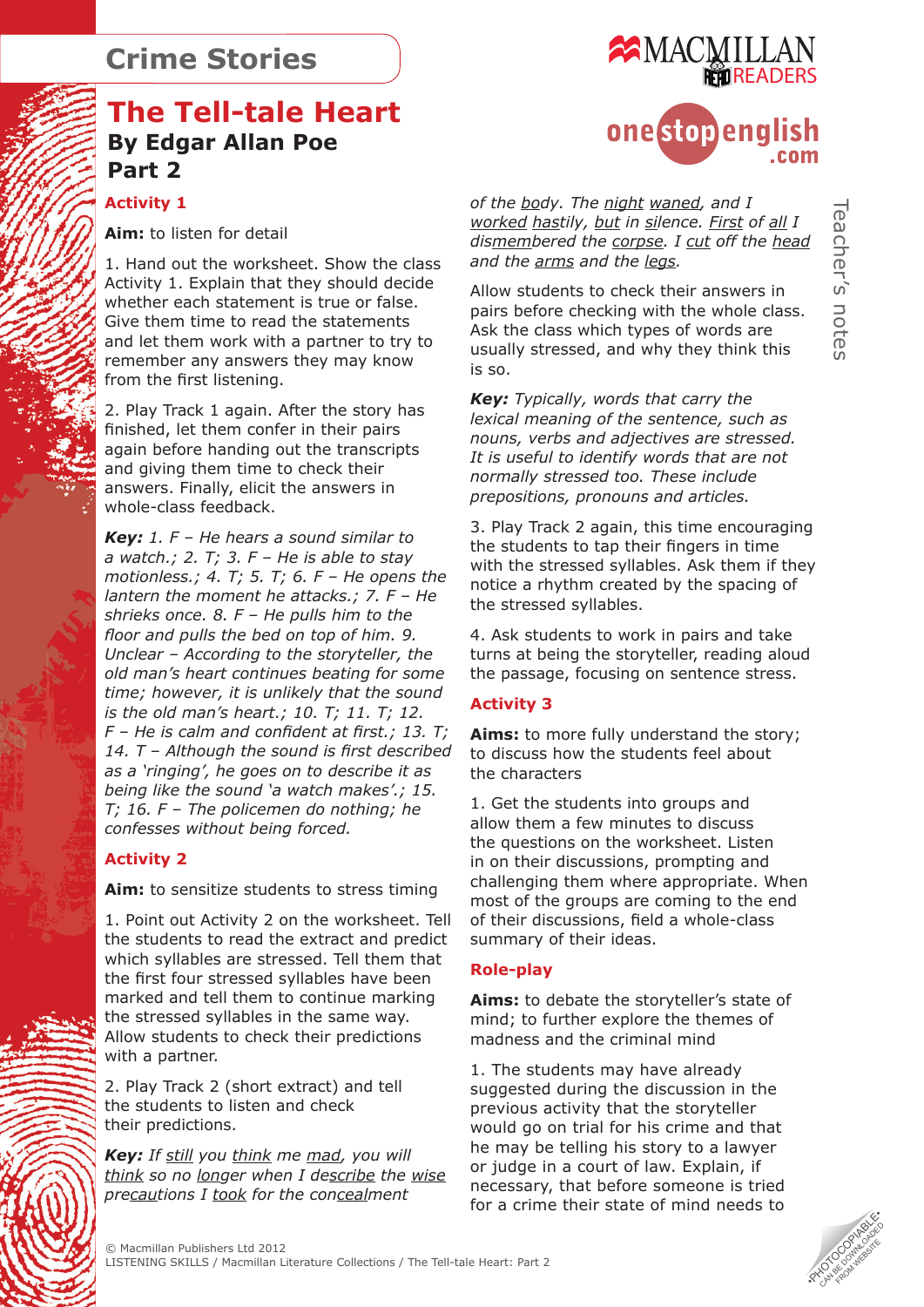# **The Tell-tale Heart By Edgar Allan Poe Part 2**

be determined because if it is decided they are mentally ill, they cannot be found guilty and punished but will be treated as a psychiatric patient instead.

Tell the students that they are going to determine whether the storyteller, or 'defendant', should stand trial or not by debating the matter before a panel of judges, who will decide based on the evidence. Divide the class into three groups: the prosecution, the defence, and the panel of judges. Hand out the corresponding role cards and give the students ten minutes to plan their arguments and form their questions.

The panel of judges will probably need most help from you in thinking up questions for each side; to do so they will have to predict the arguments that each side will make. The prosecution may also find it hard to argue sanity (he certainly seems insane!) so you might suggest they think about his motives for telling the story (to appear insane). The defendants, on the other hand, should have little difficulty finding evidence for his unstable mind.

2. When the groups have prepared their arguments, regroup the students so that there is one or two of each group together (e.g. two defence lawyers, two prosecution lawyers and one or two judges). Explain that the judges in each group are now in charge and must chair the debate. Monitor to check the groups are working well together to reach a decision. You may want to make a note of errors you hear and other interesting use of language to feed back to them after.

3. When all the groups have finished, check with the judges that they have reached a decision. Ask each one in turn: *Have you reached a decision, your honour? What say you?* Count up the number of 'not guilty by reason of insanity' and 'of sound mind' decisions and announce the class's overall decision.

4. You may want to provide feedback on their performance during the debate and correction on their use of English.



#### **Follow-up tasks**

- Ask the students to imagine that they are forensic psychologists. One of their roles is to testify in court regarding the state of mind of a suspected criminal. Treat the transcript as forensic evidence. Reread it, looking for signs that the storyteller is either mentally unstable, and therefore unable to stand trial, or sane and therefore responsible for his actions. Write your report for the judge.
- Suggest that the students investigate one of the following: – the 'insanity defence' in criminal law; – the Gothic tradition in fiction ('The Tell-tale Heart' is considered a classic Gothic short story);

– Poe's theories about fiction.

There have been numerous adaptations of 'The Tell-tale Heart', especially in film and animated film versions. Several of these are easily available to watch on the internet on sites such as YouTube. Ask the students to find at least two of these online, watch them and choose a favourite. They can either tell the class about their favourite, why they chose it over the other(s) and where their classmates can find it or, if you have the necessary equipment in class, show it to the rest of the class.

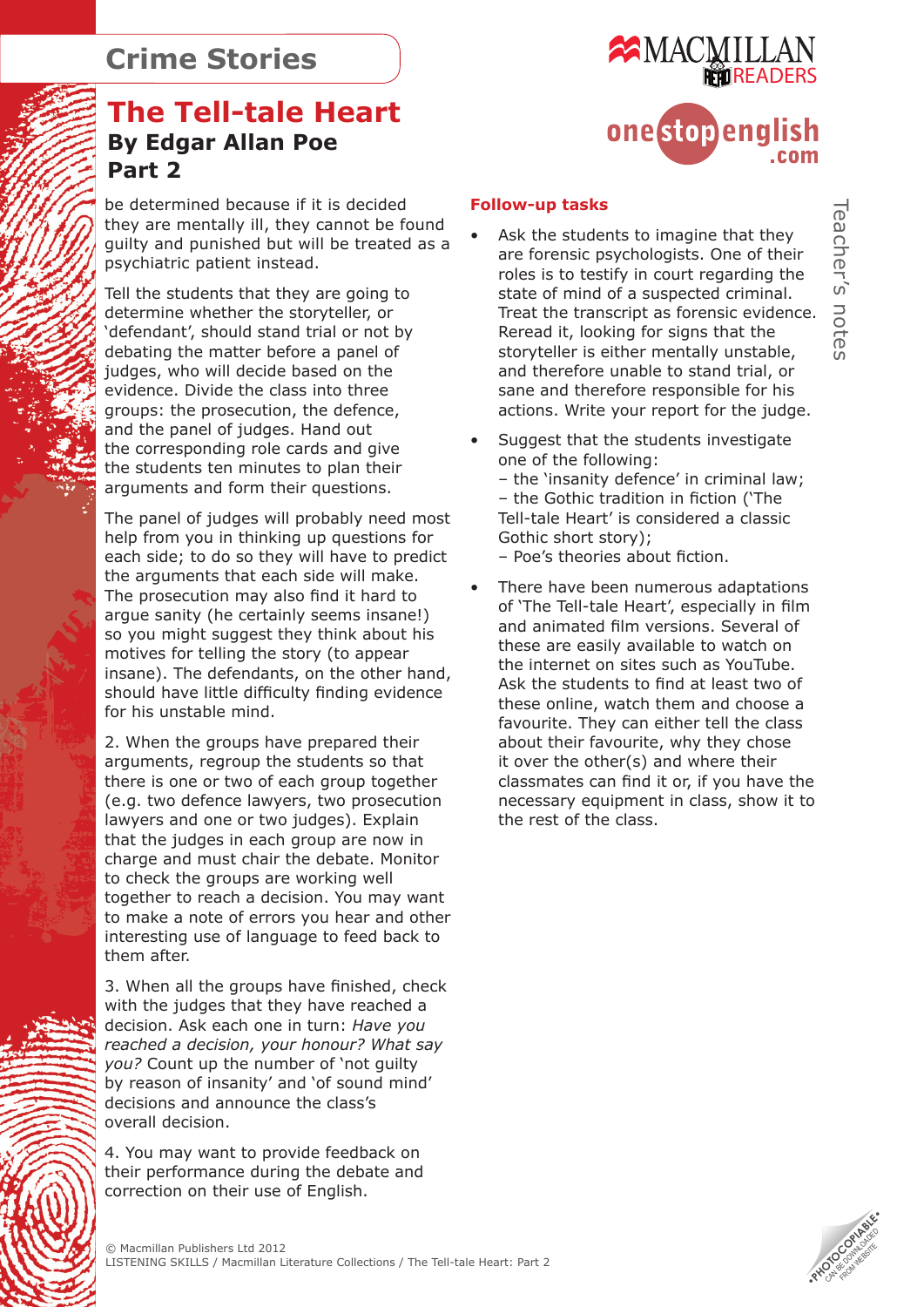# **The Tell-tale Heart By Edgar Allan Poe Part 2**



# Worksheet

#### **Activity 1**

**Listen again and decide whether the statements are true (T) or false (F).**

- 1. The storyteller hears a watch ticking.
- 2. The noise makes him angry.
- 3. He tries to keep still but can't because he is so emotional.
- 4. The noise gradually becomes stronger.
- 5. He becomes worried that a neighbour might be able to hear the noise.
- 6. He attacks the old man in darkness.
- 7. The old man makes no sound.
- 8. He kills the old man in his bed.
- 9. Death is almost instant.
- 10. He hides the body under the floorboards of the old man's bedroom.
- 11. The police arrive in the early hours of the morning.
- 12. He is nervous that the policemen are in his house.
- 13. He sits and talks to the policemen in the old man's bedroom.
- 14. He starts to hear the same sound as before.
- 15. He starts to panic.
- 16. The policemen find it easy to force him to confess to the murder.

#### **Activity 2**

#### **Underline the stressed words.**

If still you think me mad, you will think so no longer when I describe the wise precautions I

took for the concealment of the body. The night waned, and I worked hastily, but in silence.

First of all I dismembered the corpse. I cut off the head and the arms and the legs.

#### **Activity 3**

#### **Discuss the following questions in groups.**

- Why did the police visit the house? Do you think they suspected the murderer? What would have happened if the storyteller had stayed calm?
- Do you feel sorry for the old man at all? Why? Why not? What about the storyteller? How do you feel about him?
- Whose is The Tell-tale Heart in the title of the story?
- What do you think happens after the end of the story? Where do you imagine the storyteller is when he tells the story? Who is he telling it to?

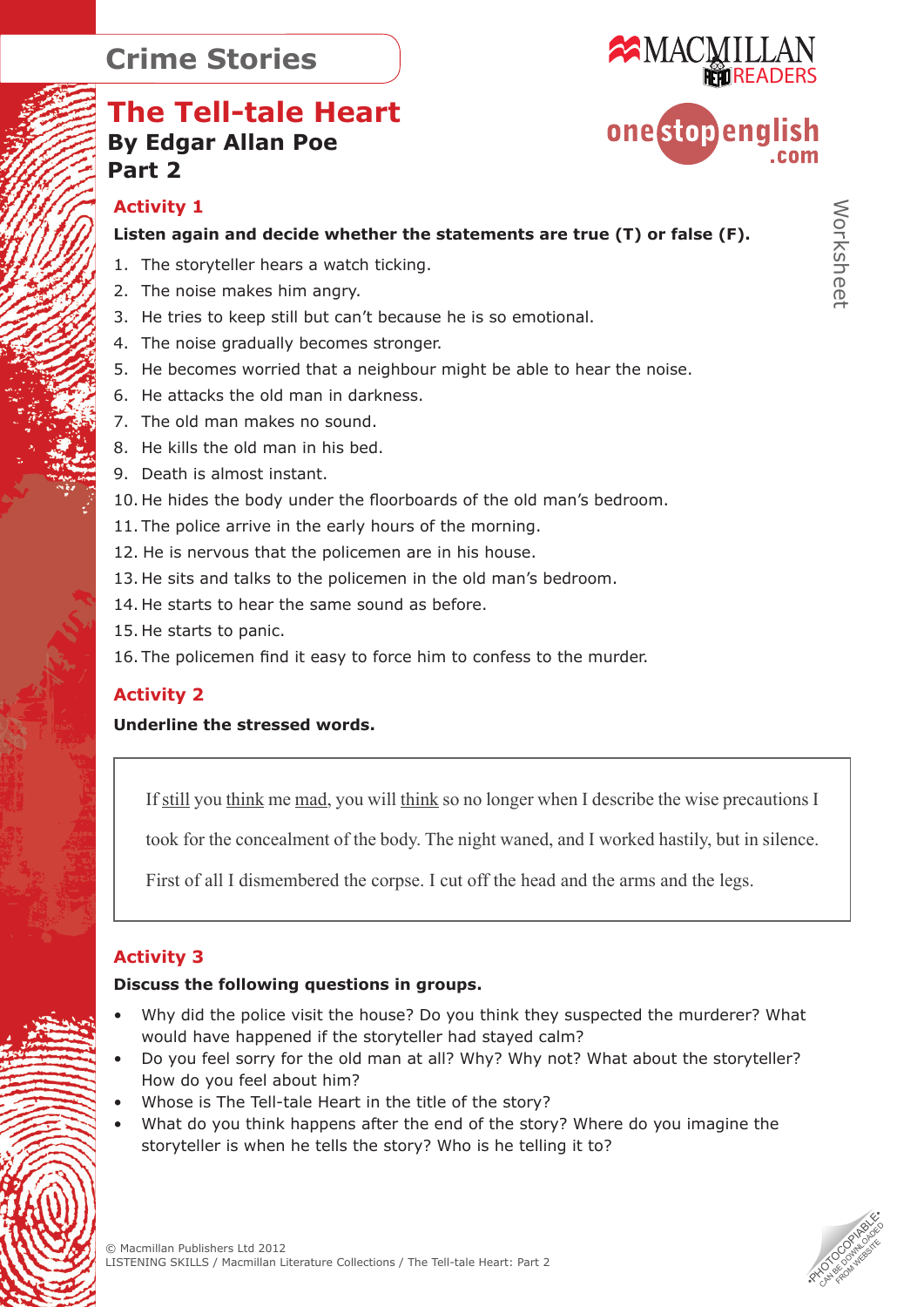

onestopenalish

.<br>|-<br>|

Role cards

 $\int$ 

:90<br>|-<br>|

## **The Tell-tale Heart By Edgar Allan Poe Part 2**

#### **The prosecution**

Your objective is to convince the judge that the storyteller, or defendant, should be tried because he was not mentally ill at the time of the killing. Study the story, or 'evidence', for signs that he knew exactly what he was doing and prepare to present them to the judge.

You may want to think about:

- a possible motive that he is trying to hide;
- his preparation for the crime;
- the clear way that he tells the story;
- what is best for society;
- any other information or ideas that might help your case.

Good luck! Your job won't be easy, and the defence has a very strong team!

#### **The defence**

Your objective is to convince the judge that your client, the storyteller or 'defendant', should not be tried because he is insane and was so at the time of the murder. Study the 'evidence' for signs that he was not in control of his actions and prepare to present them to the judge.

You may want to think about:

- the motive for the killing:
- his preparation for the crime;
- the way that he tells the story;
- what is best for him and for society;
- any other information or ideas that might help your case.

Good luck! The judge is hard on criminals and the prosecution team has some excellent lawyers!

#### **The panel of judges**

Your objective is to listen to the two sides of the argument: the prosecution, who will want the trial to go ahead and so will be trying to persuade you that the storyteller, or 'defendant', knew what he was doing; and the defence, who will argue that he was not in control of his actions. Listen carefully, ask both sides questions and make your decision based on the strength of their presentations.

Prepare some questions to challenge each side and test the strength of their arguments. You may read the 'evidence' beforehand to help you do this.

At the end of the hearing, you will need to decide whether the defendant is 'not guilty by reason of insanity' or 'of sound mind'.

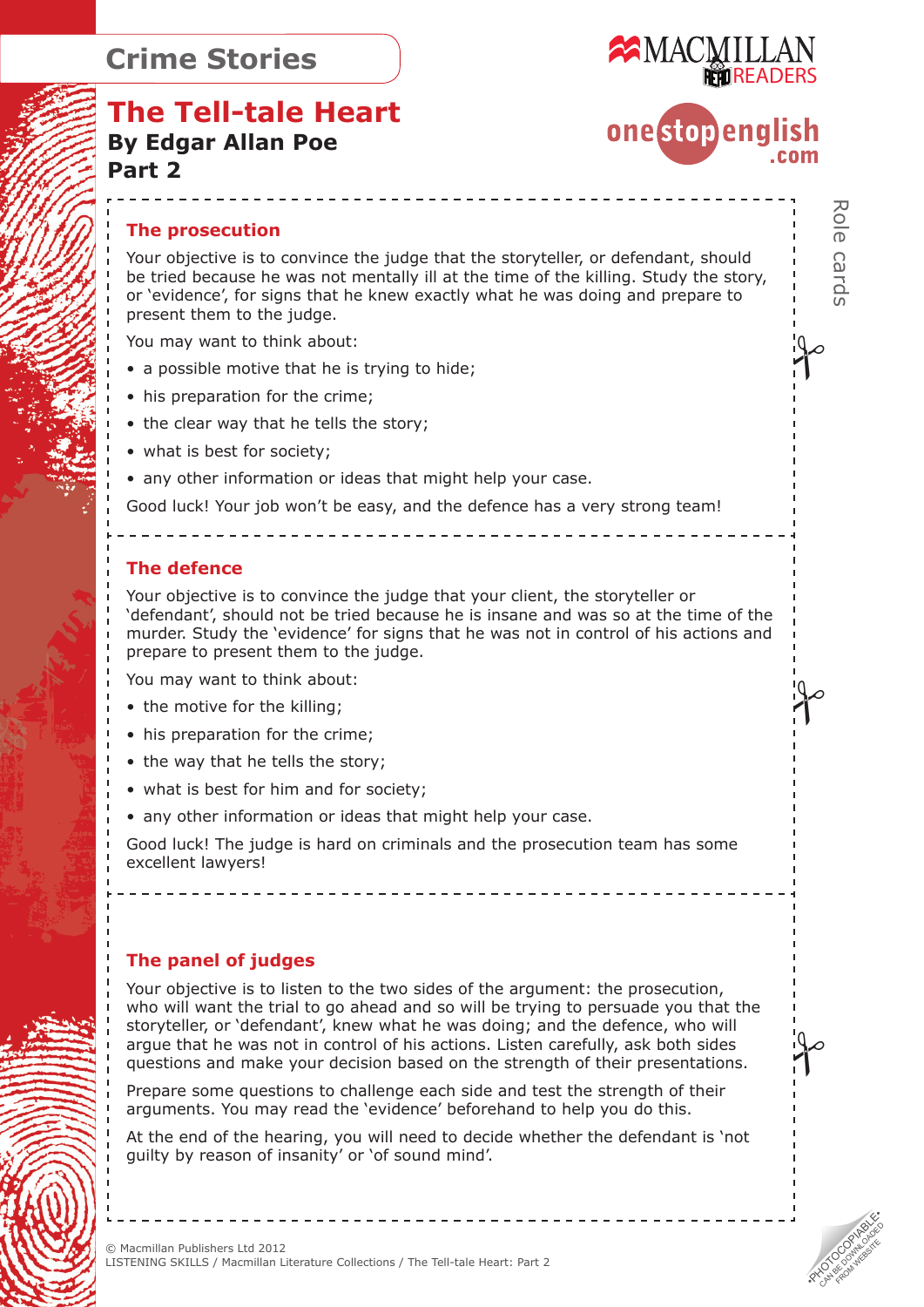# **The Tell-tale Heart By Edgar Allan Poe Part 2**



And have I not told you that what you mistake for madness is but over-acuteness of the sense? – now, I say, there came to my ears a low, dull, quick sound, such as a watch makes when enveloped in cotton. I knew that sound well, too. It was the beating of the old man's heart. It increased my fury, as the beating of a drum stimulates the soldier into courage.

But even yet I **refrained** and kept still. I scarcely breathed. I held the lantern motionless. I tried how steadily I could maintain the ray upon the eye. Meantime the hellish **tattoo** of the heart increased. It grew quicker and quicker, and louder and louder every instant. The old man's terror must have been extreme! It grew louder, I say, louder every moment! – do you **mark** me **well** I have told you that I am nervous: so I am. And now at the dead hour of the night, amid the dreadful silence of that old house, so strange a noise as this excited me to uncontrollable terror. Yet, for some minutes longer I refrained and stood still. But the beating grew louder, louder! I thought the heart must burst. And now a new anxiety seized me – the sound would be heard by a neighbour! The old man's hour had come! With a loud yell, I threw open the lantern and leaped into the room. He **shrieked** once – once only. In an instant I dragged him to the floor, and pulled the heavy bed over him. I then smiled gaily, to find the deed so far done. But, for many minutes, the heart beat on with a muffled sound. This, however, did not vex me; it would not be heard through the wall. At length it ceased. The old man was dead. I removed the bed and examined the corpse. Yes, he was stone, stone dead. I placed my hand upon the heart and held it there many minutes. There was no pulsation. He was stone dead. His eye would trouble me no more.

If still you think me mad, you will think so no longer when I describe the wise precautions I took for the concealment of the body. The night **waned**, and I worked hastily, but in silence. First of all I dismembered the corpse. I cut off the head and the arms and the legs.

I then took up three planks from the flooring of the chamber, and deposited all between the **scantlings**. I then replaced the boards so cleverly, so cunningly, that no human eye – not even his – could have detected anything wrong. There was nothing to wash out – no stain of any kind – no blood-spot whatever. I had been too wary for that. A tub had caught all – ha! ha!

When I had made an end of these labors, it was four o'clock – still dark as midnight. As the bell sounded the hour, there came a knocking at the street door. I went down to open it with a light heart, – for what had I now to fear? There entered three men, who introduced themselves, with perfect **suavity**, as officers of the police. A shriek had been heard by a neighbour during the night; suspicion of foul play had been aroused; information had been lodged at the police office, and they (the officers) had been deputed to search the premises.

I smiled, – for what had I to fear? I **bade** the gentlemen welcome. The shriek, I said, was my own in a dream. The old man, I mentioned, was absent in the country. I took my visitors all over the house. I bade them search – search well. I led them, at length, to his chamber. I showed them his treasures, secure, undisturbed. In the enthusiasm of

 $\overline{5}$ 

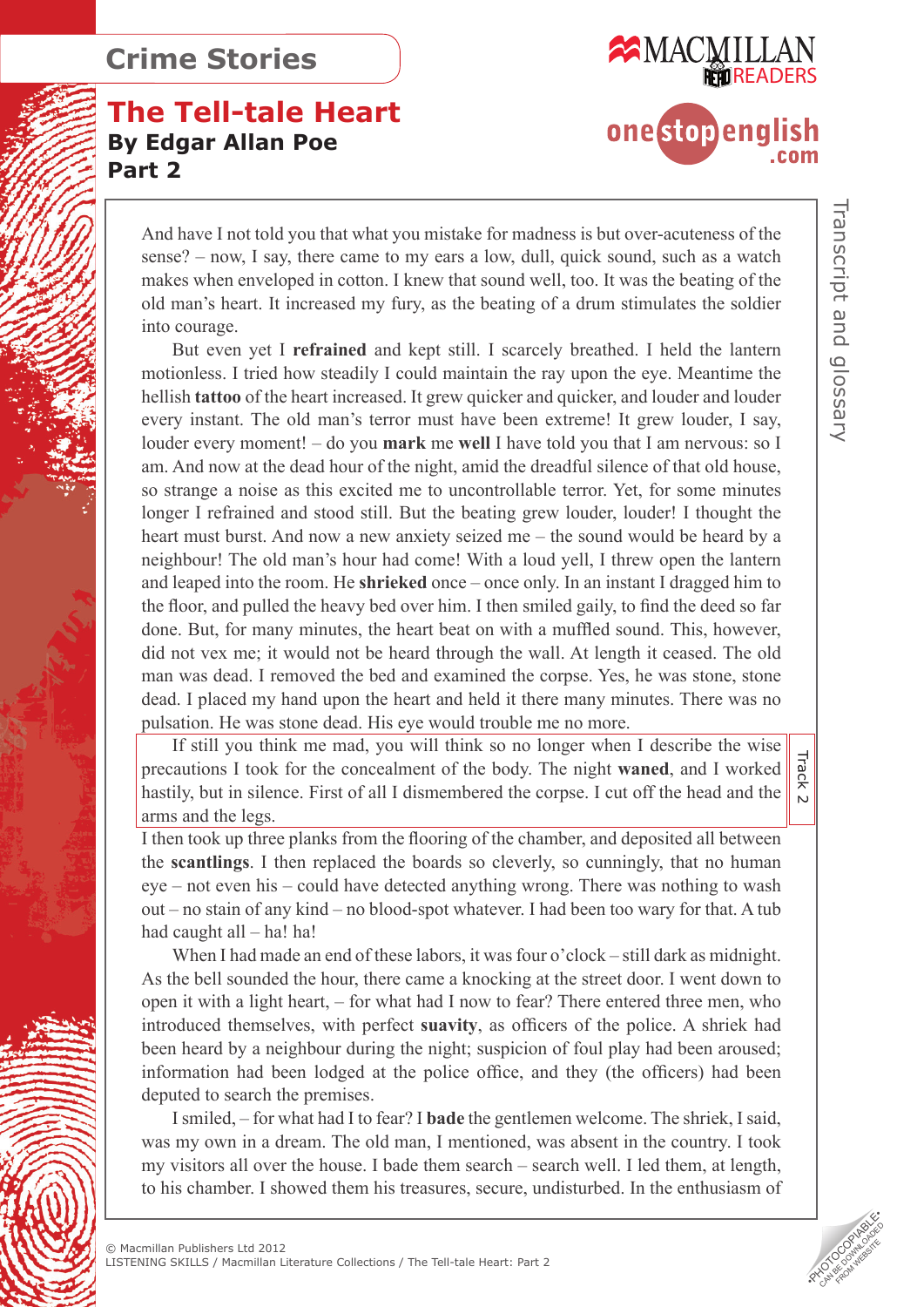# **The Tell-tale Heart By Edgar Allan Poe Part 2**



my confidence, I brought chairs into the room, and desired them here to rest from their **fatigues**, while I myself, in the wild audacity of my perfect triumph, placed my own seat upon the very spot beneath which reposed the corpse of the victim.

The officers were satisfied. My manner had convinced them. I was singularly at ease. They sat, and while I answered cheerily, they chatted of familiar things. But, **ere** long, I felt myself getting pale and wished them gone. My head ached, and I fancied a ringing in my ears: but still they sat and still chatted. The ringing became more distinct: I talked more freely to get rid of the feeling: but it continued and gained definiteness – until, at length, I found that the noise was not within my ears.

No doubt I now grew very pale; – but I talked more fluently, and with a heightened voice. Yet the sound increased – and what could I do? It was a low, dull, quick sound – much such a sound as a watch makes when enveloped in cotton. I gasped for breath – and yet the officers heard it not. I talked more quickly – more **vehemently**; but the noise steadily increased. I arose and argued about **trifles**, in a high key and with violent **gesticulations**; but the noise steadily increased. Why would they not be gone? I paced the floor to and fro with heavy strides, as if excited to fury by the observations of the men – but the noise steadily increased. Oh God! what could I do? I **foamed** – I **raved** – I swore! I swung the chair upon which I had been sitting, and grated it upon the boards, but the noise arose over all and continually increased. It grew louder – louder – louder! And still the men chatted pleasantly, and smiled. Was it possible they heard not? Almighty God! – no, no! They heard! – they suspected! – they knew! – they were **making a mockery** of my horror! – this I thought, and this I think. But anything was better than this agony! Anything was more tolerable than this **derision**! I could bear those hypocritical smiles no longer! I felt that I must scream or die! and now – again! – **hark**! louder! louder! louder! louder!

"Villains!" I shrieked, "**dissemble** no more! I admit the deed! – tear up the planks! here, here! – It is the beating of his hideous heart!"